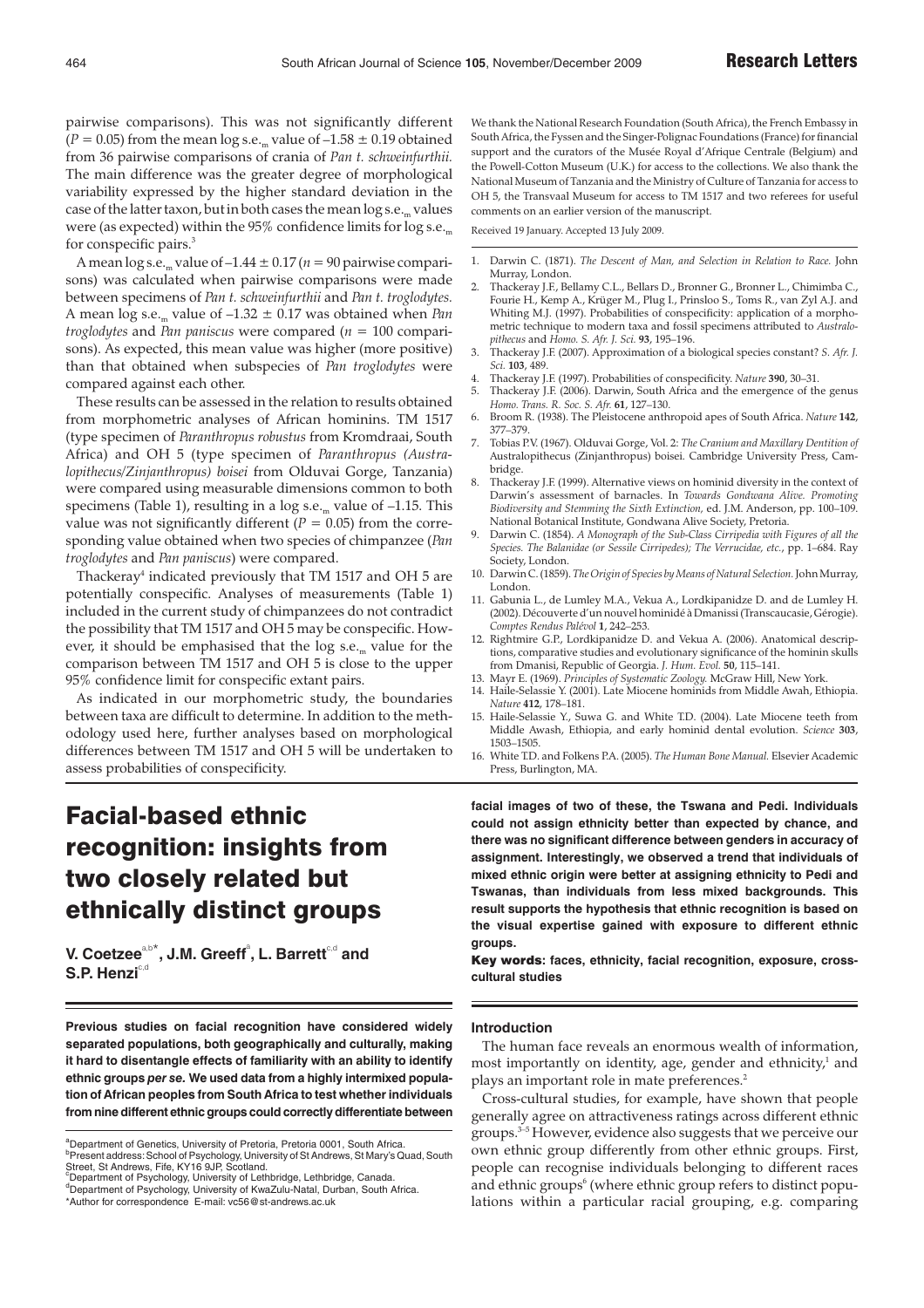Germans to Britons within the Caucasian grouping). Secondly, faces from the same race as the observer illicit more brain activity in regions linked to face recognition.<sup>7</sup> Lastly, recognition of one's own ethnic group is better than that for other ethnic groups.<sup>8,9</sup> One plausible explanation for superior recognition of same race and same ethnic group faces is exposure. Most people, especially young people, have more exposure to their own ethnic group. This variation in exposure can contribute to the development of visual expertise for same group faces.7 If individuals are exposed more frequently to different ethnic groups, one might expect their visual expertise to include other ethnic groups as well. Two recent studies showed that individuals from minority ethnic groups are better at recognising other ethnic groups in their area than individuals from majority ethnic groups.<sup>7,11</sup> Thus, despite agreement on attractiveness across races, $3-5$  there may remain a significant element of ethnic recognition, and potential preference, within particular racial categories that potentially may influence mate preferences and subsequent mate choice.

To date, however, studies comparing differences within ethnic groups have focused on groups that show a significant separation of culture and geography (North America, Germany and the Czech Republic<sup>6</sup>). This means one cannot discount an influence of environmental and/or sociocultural factors on facial morphology and/or greater familiarity with faces of one's own ethnicity compared to other groups. In order to resolve these issues, we tested whether recognition is also possible in a population where there is a large overlap of both culture and geography between the different ethnic groups. Specifically, we tested for ethnic recognition within the African population of South Africa.

According to ethnological, linguistic and genetic data,<sup>12-14</sup> the South African Bantu-speaking people can be divided into two major groups: the Nguni and the Sotho group. Autosomal and Y-chromosome data group the Xhosa, Zulu, Swazi and Ndebele into the Nguni group, while the Tswana, Pedi and Sotho form part of the Sotho group. The Venda and Tsonga groups were separate.<sup>14</sup> These groupings are also observed in the linguistic data, except for the Tsonga, which group with the Nguni.<sup>13</sup> Despite this clear separation of ethnic groups, there is, however, a high degree of intermixing both between and within major groups, especially in urban areas.15

In this study we focused specifically on the Pedi and Tswana to determine whether individuals from the same and other groups could assign ethnicity based on facial features alone. These groups have a similar cultural background as members of the Sotho major group and they also show a very minor geographic separation: the hub of the Tswana and Pedi populations are located in the neighbouring North West and Northern Provinces of South Africa, respectively.13,14 Despite their close association, there are genetic differences between the two groups.16 We also assessed whether the sex or ethnic grouping of the observer affected their ability to correctly assign ethnicity. Lastly, we assessed levels of ethnic intermixing in our own sample to confirm that we were drawing subjects from a population in which individuals of different ethnicities had significant experience of each other.

## **Materials and methods**

Full-colour facial photographs were taken of 39 individuals (14 male, 25 female, aged 18–26) belonging to the Pedi or Tswana groups. Their ethnicity and that of both parents was self-reported. Photographs were taken with a Sony Cybershot DSC P72 (default settings with 3.1 megapixels fine, soft light flash and –1.0 EV) under standard lighting conditions. Participants were asked to maintain a neutral expression. Slight lateral tilting of



**Fig. 1**. The individual photographs that were used in the assessment were rotated around the facial midline, cropped and masked to eliminate confounding factors.

individual faces was corrected by rotation around the facial midline using vertical guidelines and cropped 5 cm from each side to standardise size using Corel PHOTO-PAINT v.10. Next, faces were masked to eliminate confounding factors using Corel Knockout v. 1.5 (Fig. 1). All volunteers were students at the University of Pretoria and signed a subject information and consent form briefly explaining the study. Ethical clearance for the study was obtained from the University of Pretoria (EC 030606-018).

Thirty individuals (11 Pedi females, 8 Tswana females, 6 Pedi males, 5 Tswana males), for which both parents belonged to the same ethnic group, were used to compile 40 full-colour presentations; each presentation contained two randomly selected male photographs (1 Pedi male, 1 Tswana male) and two randomly selected female photographs (1 Pedi female, 1 Tswana female). These presentations were then displayed to 100 individuals (50 male, 50 female) of known ethnic origin. Each subject was asked to assign ethnicity to each of the images in the presentations as a forced choice between Tswana and Pedi. Thirteen participants (10 male, 3 female) were excluded from the study as both their parents were not originally from South Africa and one female participant was excluded for falling outside the age range of 18–26 years. To test whether Tswana and Pedi individuals can be correctly identified we compared the proportions of correctly rated images to the proportions expected under the binomial distribution, with a probability parameter of 0.5. Data were analysed using a binomial test in SPSS version 13.0 (Chicago, IL) and each gender was tested separately. To determine whether rater gender or rater ethnicity affected the ability to assign ethnicity, we performed a general linear model (GLM), with rater gender and rater ethnicity as 'between subject' factors. Raters were divided into four main groups: (a) both parents belonging to the Sotho major group (Sotho major), (b) both